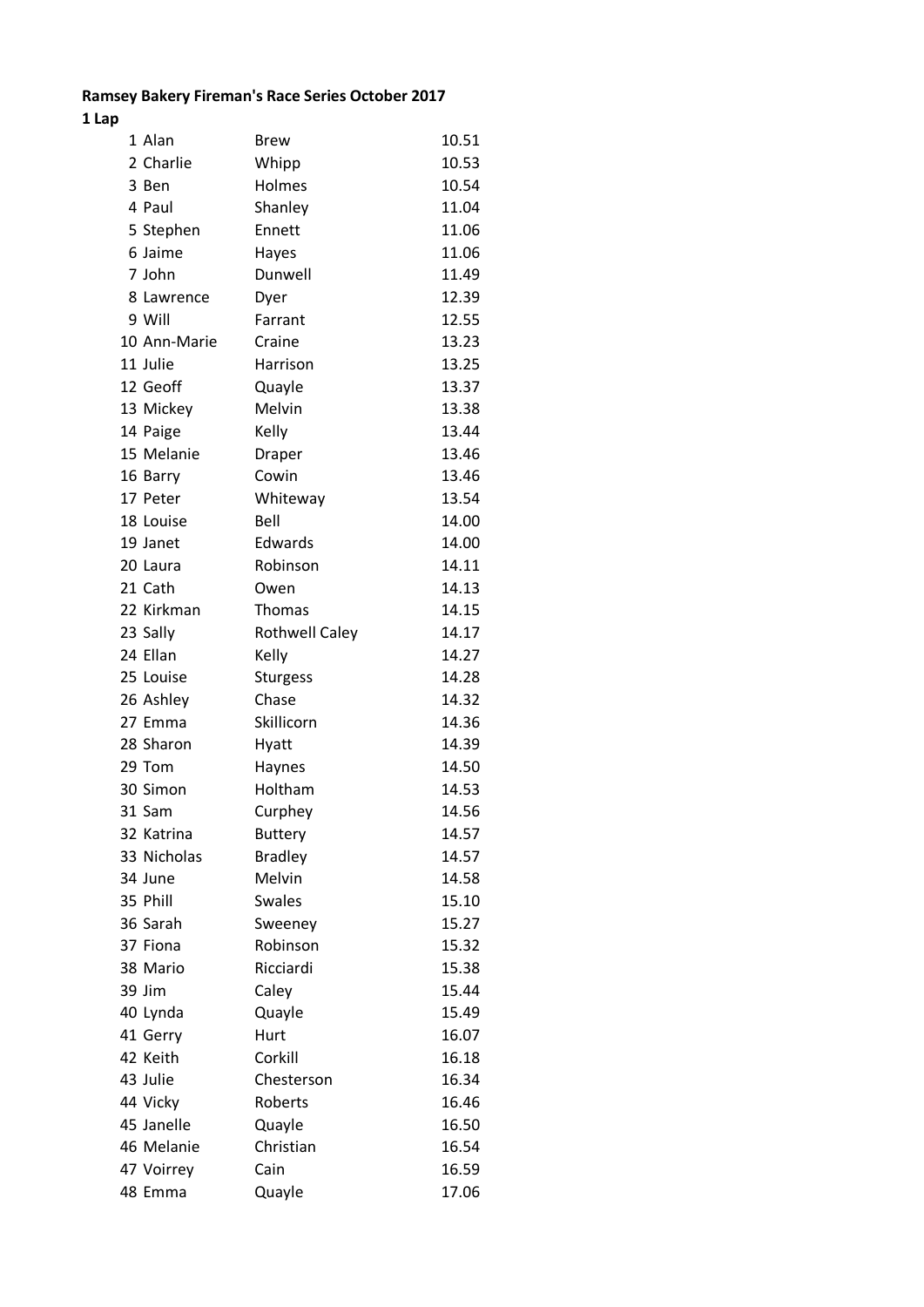| 49 Sue       | Ackroyd      | 17.09 |
|--------------|--------------|-------|
| 50 Sarah     | Comish       | 17.18 |
| 51 Jan       | Radcliffe    | 17.19 |
| 52 Maureen   | Kelly        | 17.21 |
| 53 Andrea    | Parslow      | 17.25 |
| 54 Anne      | Crellin      | 17.25 |
| 55 Geoffrey  | Hall         | 17.26 |
| 56 Jude      | Wade         | 17.26 |
| 57 Gemma     | Johnson      | 17.41 |
| 58 Nicole    | <b>Ellis</b> | 18.04 |
| 59 Annabel   | Forgie       | 18.33 |
| 60 Karen     | Gadsby       | 18.48 |
| 61 Chrissy   | Lewis        | 19.04 |
| 62 Michael   | Spooner      | 19.23 |
| 63 Linda     | Quirk        | 19.34 |
| 64 Laura     | Mylchreest   | 19.55 |
| 65 Andrew    | Le Prevost   | 21.03 |
| 66 Catriona  | Farrant      | 22.23 |
| 67 Carolanne | Hanley       | 24.33 |

## **3 Lap**

| $1$ Ollie   | Lockley         | 24.51 |
|-------------|-----------------|-------|
| $2$ Alan    | Corlett         | 25.57 |
| 3 Jack      | Okell           | 26.02 |
| 4 Christian | Varley          | 26.05 |
| 5 Jaime     | Newton          | 27.40 |
| 6 Orran     | Smith           | 27.44 |
| 7 Joseph    | Clark           | 28.24 |
| 8 William   | Draper          | 28.32 |
| 9Rhys       | Owen            | 29.29 |
| 10 Luke     | Phair           | 30.17 |
| $11$ Neil   | Brogen          | 30.24 |
| $12$ Tom    | Hughes          | 31.43 |
| 13 Kevin    | <b>Deakes</b>   | 31.53 |
| $14$ Paul   | Sykes           | 31.58 |
| $15$ David  | Webb            | 32.32 |
| $16$ Grant  | Dawson          | 32.33 |
| $17$ Sam    | Quilleash       | 32.35 |
| 18 Nigel    | <b>Maddocks</b> | 32.37 |
| 19 Peter    | <b>Bradley</b>  | 32.41 |
| $20$ Matt   | Callister       | 32.42 |
| 21 Daniel   | Pownall         | 32.42 |
| 22 Adam     | Huxham          | 33.05 |
| $23$ Paul   | Cubbon          | 33.11 |
| 24 Andy     | Page            | 33.35 |
| 25 Jayden   | Fayle           | 33.39 |
| 26 James    | Strickett       | 33.43 |
| 27 Steve    | Jones           | 33.58 |
| 28 Stephen  | Caley           | 34.04 |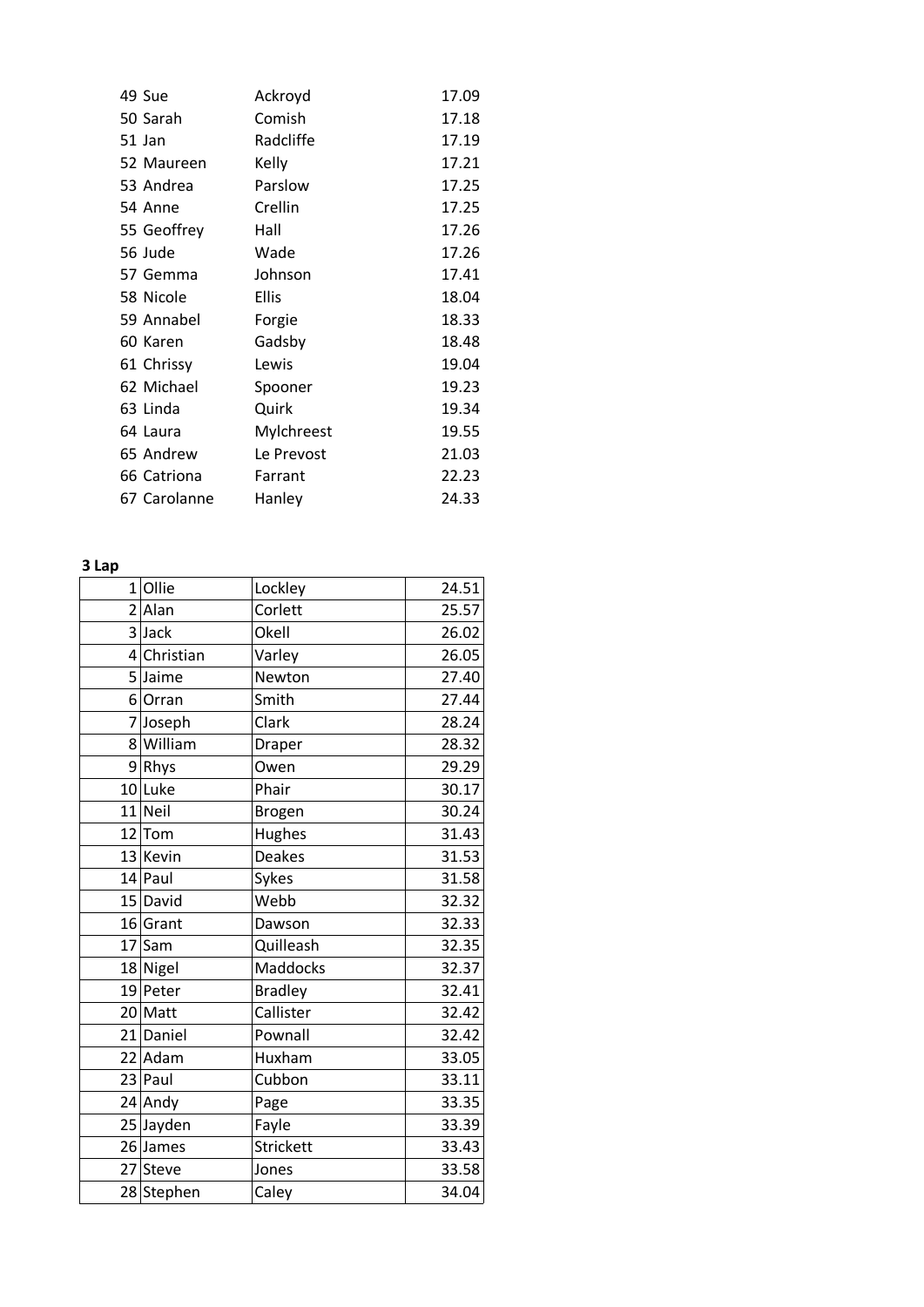| 29 Peter    | Callin         | 34.10 |
|-------------|----------------|-------|
| 30 Tufty    | Nash           | 34.12 |
| 31 Jonathon | Piggin         | 34.25 |
| 32 Daniel   | Phair          | 34.36 |
| 33 John     | Wood           | 35.05 |
| $34$ Ash    | Collinge       | 35.10 |
| 35 Andy     | Walton         | 35.12 |
| 36 Dawn     | Yates          | 35.27 |
| 37 Rosy     | Craine         | 35.28 |
| 38 Richard  | Curphy         | 35.37 |
| $39$  lan   | <b>Drake</b>   | 35.42 |
| 40 Conor    | Sullivan       | 36.04 |
| 41 Andrew   | Falconer       | 36.05 |
| 42 Stephen  | <b>Brown</b>   | 36.12 |
| 43 David    | Sims           | 36.15 |
| 44 Helen    | Taylor         | 36.15 |
| 45 Blake    | Sonia          | 36.19 |
| 46 Paraic   | O'Dowd         | 36.20 |
| 47 Kewin    | Kerruish       | 36.50 |
| 48 Daniel   | Ankers         | 37.28 |
| 49 Matthew  | Kaighen        | 37.41 |
| 50 Kevin    | Perks          | 38.03 |
| 51 Pollyana | Rogerson       | 38.22 |
| 52 Voirrey  | Cashin         | 38.24 |
| 53 Mike     | Connor         | 38.33 |
| 54 Niamh    | Goddard        | 38.35 |
| 55 Dave     | Kinrade        | 38.36 |
| 56 Graham   | <b>Burden</b>  | 38.38 |
| 57 Jason    | Parry          | 38.39 |
| 58 Alan     | Postlethwaite  | 38.47 |
| 59 Vicki    | Rawlinson      | 39.06 |
| $60$ Helen  | Simpson        | 39.20 |
| $61$ Tim    | Groves         | 39.21 |
| $62$  Les   | <b>Brown</b>   | 39.30 |
| 63 Gemma    | Sutton         | 39.30 |
| $64$ Chris  | Pedley         | 40.22 |
| 65 David    | Hodgson        | 40.51 |
| 66 Andrew   | Quirk          | 40.51 |
| 67 Shane    | Larkin         | 40.55 |
| 68 Convery  | <b>Berti</b>   | 41.15 |
| $69$ Tabby  | Wright         | 41.25 |
| 70 Alison   | Clague         | 41.36 |
| 71 Joanne   | Schade         | 42.07 |
| 72 Aaron    | Schade         | 42.07 |
| 73 Aalish   | <b>Bennett</b> | 42.19 |
| 74 Tony     | Partridge      | 42.31 |
| 75 Rachel   | <b>Beattie</b> | 43.08 |
| 76 Paul     | Collins        | 43.09 |
| 77 Samantha | Callaghan      | 43.23 |
| 78 Steve    | Callaghan      | 43.23 |